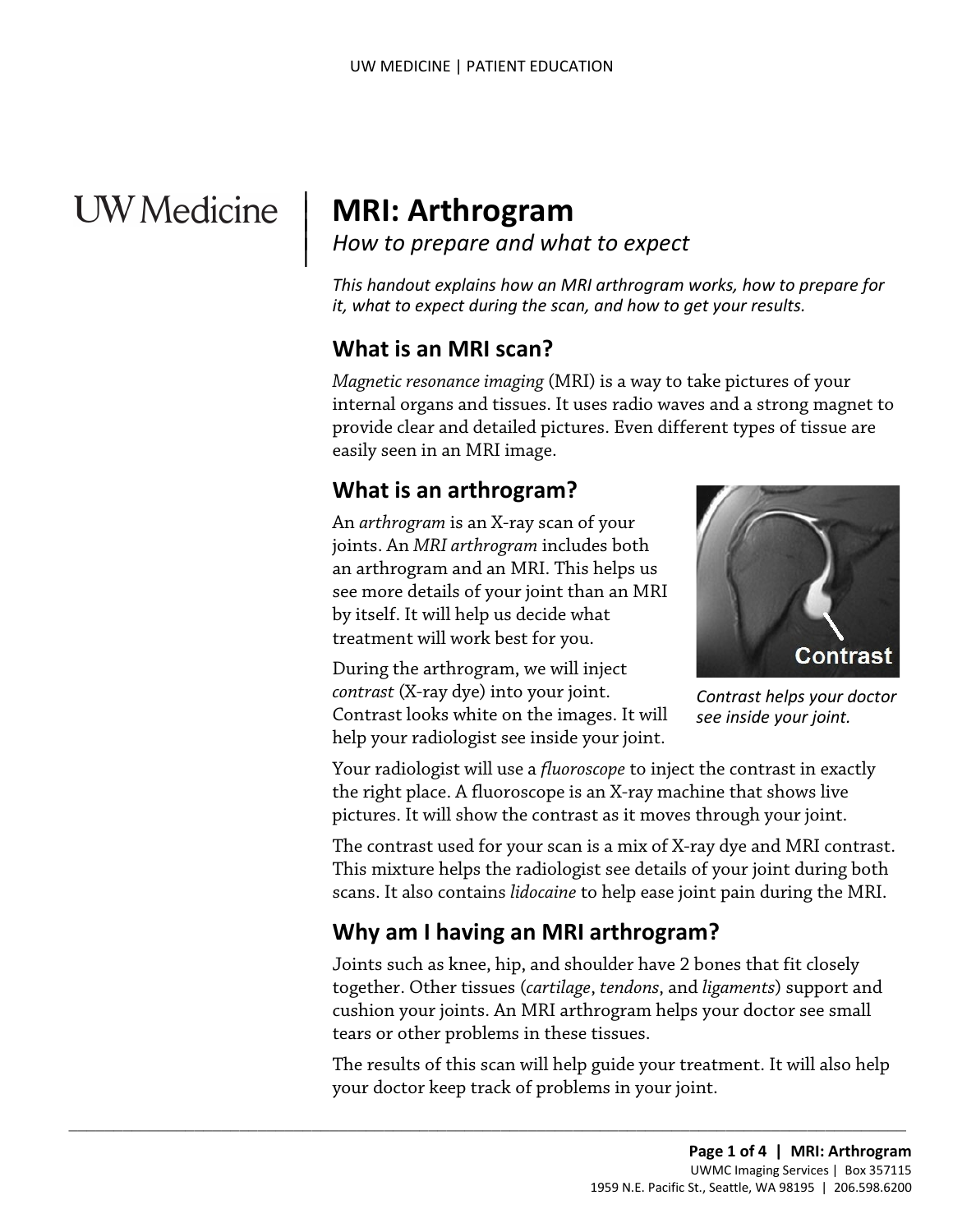

*During the arthrogram, we will use a small needle to inject contrast into your joint space.* 

# **How is the MRI arthrogram done?**

#### **Part 1: The Arthrogram**

- The scan will be done in a special room in the Radiology department.
- We will clean your skin with an antiseptic soap.
- *anesthetic* (a numbing medicine). • The radiologist will then use a needle to numb the area with a local
- When the area is numb, we will place a needle into your joint space. A fluoroscope will be used to guide the needle.
- When the needle is in the correct place, we will inject the contrast. Your joint may feel "full," or you may feel some pressure in the joint.
- We will then take X-ray images.
- • The arthrogram will take about 30 minutes. We will then send you to the MRI room for part 2 of the scan.

#### **Part 2: The MRI**

- • You will lie on a sliding table. The MRI technologist will help you get into position for the scan.
- We will place a device called a *surface coil* around the joint that will be scanned.
- • The technologist will slide the table inside the MRI unit and then leave the room to take the MRI pictures.
- • You will be able to talk with the [technologist](javascript:glossAry() at any time through an intercom.
- We will ask you not to move while the pictures are being taken.
- Your MRI may take up to 45 minutes.
- After the scan, we will ask you to wait until we check the pictures for quality. We will take more pictures if needed.
- When your scan is over, we will remove the surface coil.

# **What will I feel during the scan?**

 $\_$  ,  $\_$  ,  $\_$  ,  $\_$  ,  $\_$  ,  $\_$  ,  $\_$  ,  $\_$  ,  $\_$  ,  $\_$  ,  $\_$  ,  $\_$  ,  $\_$  ,  $\_$  ,  $\_$  ,  $\_$  ,  $\_$  ,  $\_$  ,  $\_$  ,  $\_$  ,  $\_$  ,  $\_$  ,  $\_$  ,  $\_$  ,  $\_$  ,  $\_$  ,  $\_$  ,  $\_$  ,  $\_$  ,  $\_$  ,  $\_$  ,  $\_$  ,  $\_$  ,  $\_$  ,  $\_$  ,  $\_$  ,  $\_$  ,

- MRI does not cause pain. But, if you have pain in your joint, you may feel some discomfort from holding one position for the scan.
- for the MRI if you are claustrophobic. You may receive medicine to • Some patients may feel confined or uneasy (*claustrophobic*) when they are inside the MRI unit. Please tell the doctor who referred you help you relax.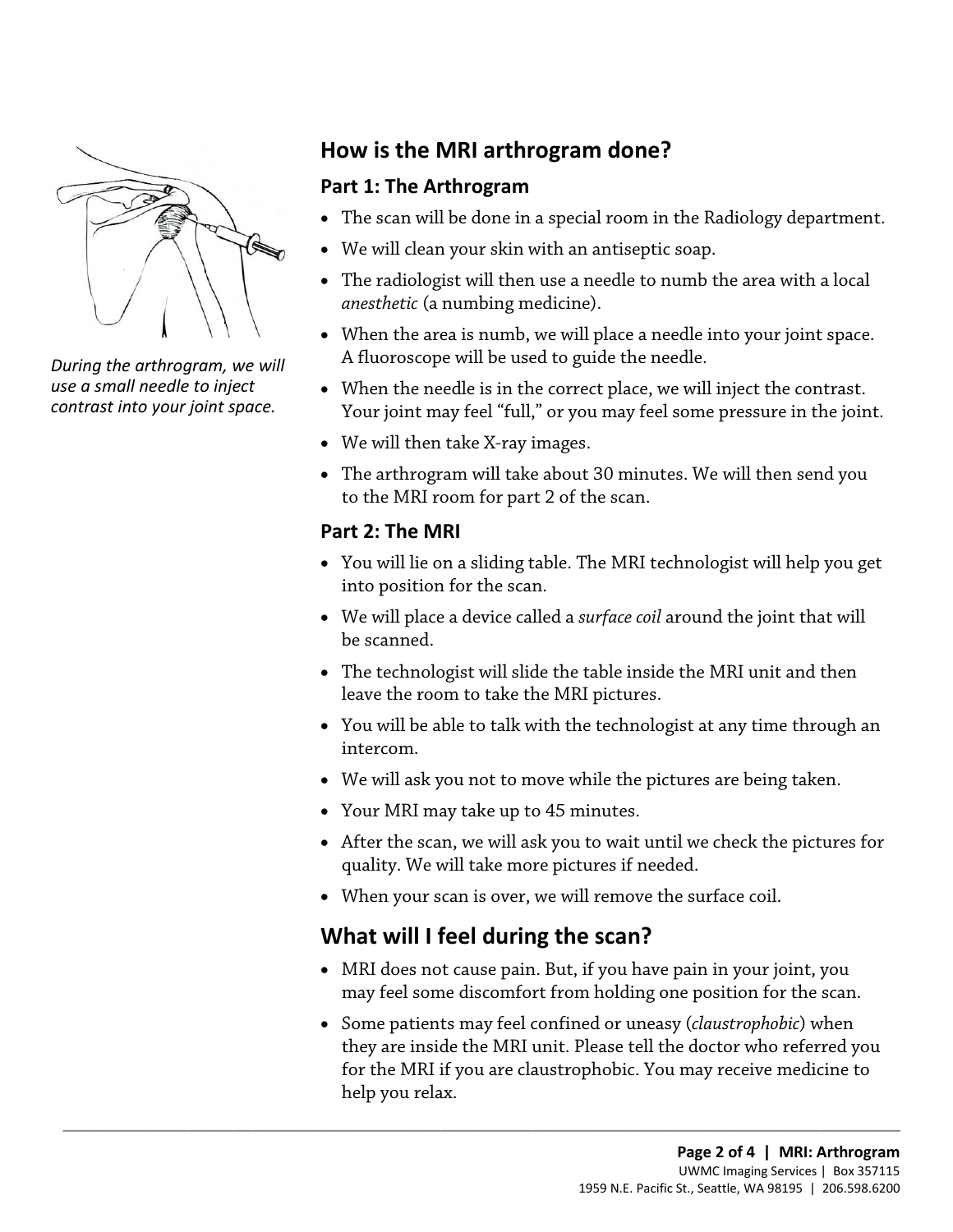- taken. This is normal. If it bothers you, please tell the [technologist.](javascript:glossAry() • You may notice a warm feeling in the area where the pictures are
- You will hear loud tapping or knocking noises during the scan. We will provide earplugs and headphones with music to help block some of these sounds.
- When the contrast is injected during the arthrogram, you may feel discomfort or coolness at the injection site.

# **For Your Safety**

#### **Health Review**

Please tell us if you:

- Have any problems with your liver or kidneys, or need a liver or kidney transplant
- Are on dialysis
- Have allergies to any drugs, contrast, or local anesthetics such as lidocaine or novocaine
- Have had any surgeries

#### **Screening for Metal**

**If you have any metal on or in your body, an MRI can harm you.** 

The strong MRI magnet will pull on any *ferromagnetic* object, such as iron and some other metals.

This is why we need to know if you have any metal in or on your body before we give you an MRI scan. Even small amounts of metal that will not harm your body can ruin the MRI image.

Please tell MRI staff if you have:

- Aneurysm clips, a heart pacemaker (or artificial heart valve), an implanted port, an infusion catheter (such as Port-o-cath, Lifeport, or Infusaport), an intrauterine device (IUD), any metal plates, clips, pins, screws, or surgical staples, a prosthetic hip, or any implanted metal object in your body
	- Most times, surgical staples, clips, plates, pins, and screws are not a risk during MRI if they have been in place for more than 4 to 6 weeks. If needed, we may do an X-ray to check for metal.
- Tattoos or permanent eyeliner
- Medicine patches
- A bullet or shrapnel in your body

 $\_$  ,  $\_$  ,  $\_$  ,  $\_$  ,  $\_$  ,  $\_$  ,  $\_$  ,  $\_$  ,  $\_$  ,  $\_$  ,  $\_$  ,  $\_$  ,  $\_$  ,  $\_$  ,  $\_$  ,  $\_$  ,  $\_$  ,  $\_$  ,  $\_$  ,  $\_$  ,  $\_$  ,  $\_$  ,  $\_$  ,  $\_$  ,  $\_$  ,  $\_$  ,  $\_$  ,  $\_$  ,  $\_$  ,  $\_$  ,  $\_$  ,  $\_$  ,  $\_$  ,  $\_$  ,  $\_$  ,  $\_$  ,  $\_$  ,

• Ever worked with metal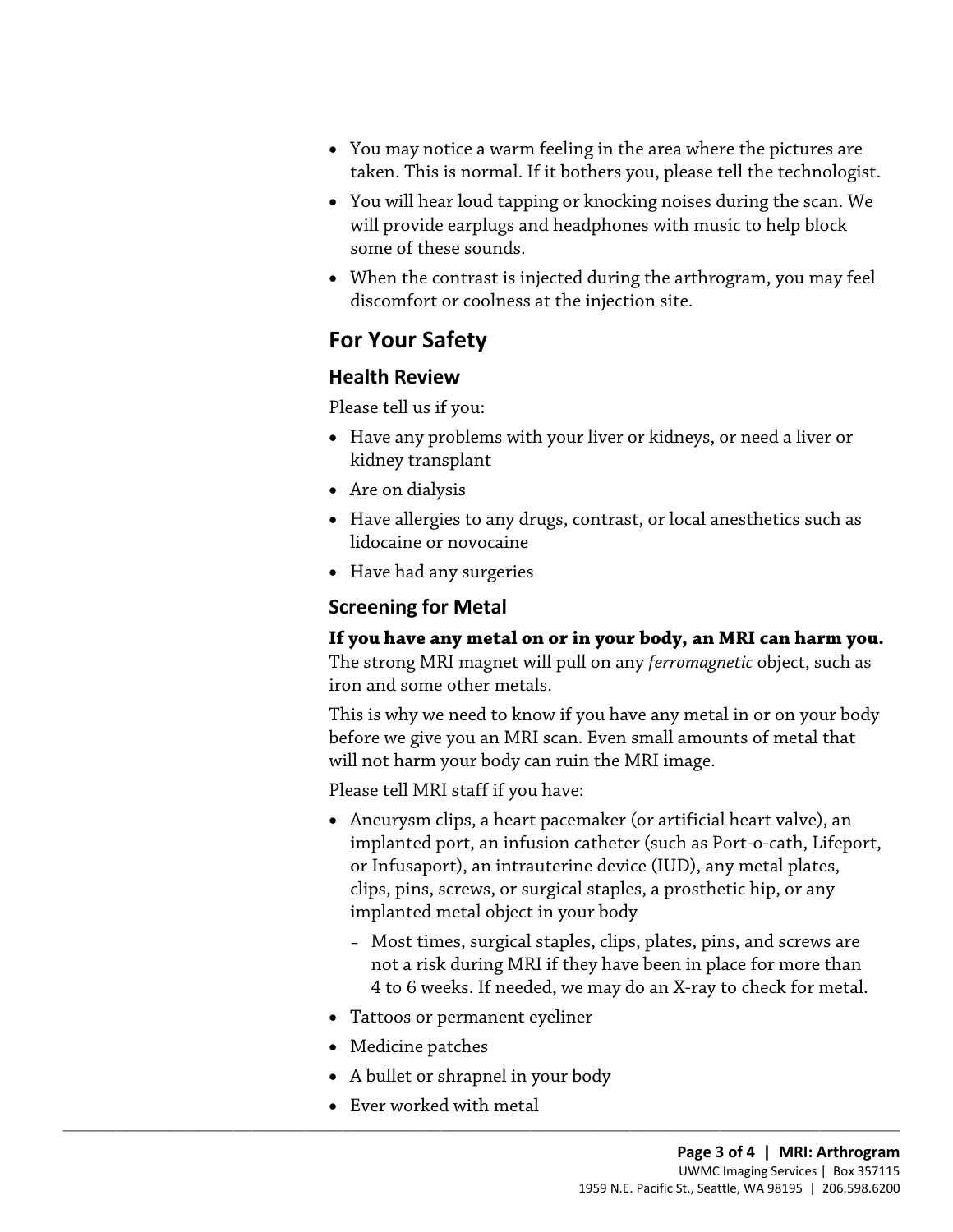## **What We Need from You**

#### Please call us **at least 24 hours before your scan** if:

- You need to reschedule.
- • You answer "yes" to any of the questions below. We may want you to prepare in special ways for your scan.
	- Are you allergic to contrast? It is also called X-ray dye, iodine contrast material, contrast agent, radiology dye, or MRI contrast material.
	- Do you have diabetes?
	- Do you take warfarin (Coumadin) or other blood thinners?
	- Are you being treated now for any kind of infection?
	- panicky in small, closed spaces)? – Have you ever had *claustrophobia* (feeling tense, anxious, or

#### *For Women:*

- Do you use a diaphragm or *intrauterine device* (IUD)?
- Are you pregnant or breastfeeding? Is there any chance you could be pregnant?

### **On the Day of Your Scan**

- Bring a list of all medicines that you are taking.
- • **Remove anything that might contain metal.** This includes:
	- Makeup and nail polish

 $\_$  ,  $\_$  ,  $\_$  ,  $\_$  ,  $\_$  ,  $\_$  ,  $\_$  ,  $\_$  ,  $\_$  ,  $\_$  ,  $\_$  ,  $\_$  ,  $\_$  ,  $\_$  ,  $\_$  ,  $\_$  ,  $\_$  ,  $\_$  ,  $\_$  ,  $\_$  ,  $\_$  ,  $\_$  ,  $\_$  ,  $\_$  ,  $\_$  ,  $\_$  ,  $\_$  ,  $\_$  ,  $\_$  ,  $\_$  ,  $\_$  ,  $\_$  ,  $\_$  ,  $\_$  ,  $\_$  ,  $\_$  ,  $\_$  ,

- Hairpins
- Jewelry
- Glasses, hearing aids, and any removable dental work
- You will meet with the doctors before your scan.
	- Prepare any questions you might have and ask them at this time.
	- You must sign a consent form before we can begin your scan.
- You must change into a hospital gown before your scan. We will give you a gown when you arrive in the MRI department.
- If you have an insulin pump or a patch that delivers any type of drug, we will ask you to remove it.
- • *Women:* Before the scan begins, tell the technologist if there is any chance you could be pregnant.